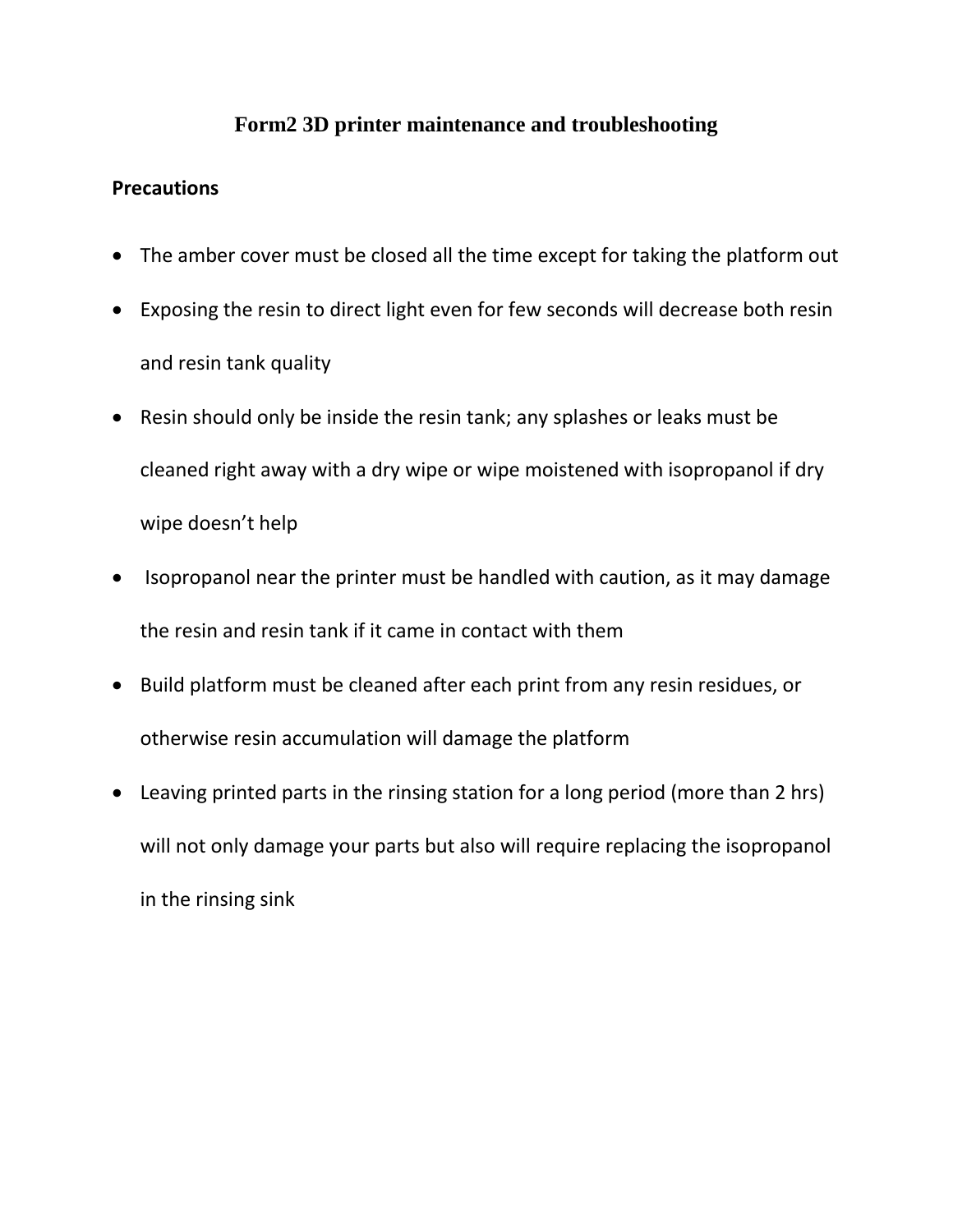## **Maintenance and Troubleshooting**

- **Resin tank** life is 1-3 L of resin, usually we use the resin tank without any problem until bottom turns cloudy. This means PDMS in the bottom of the resin tank is not transparent any more and resin tank has to be replaced
- **Replacing Resin Tank with a new resin tank** should be done with caution to avoid any spills. Wiper is detached from its holder and resin tank is pulled forward using tank handles to free it from the tank carrier. New tank is placed and pushed against the tank holder then wiper is attached.
- **Resin Cartridges** has to be replaced when a "no enough resin" message pops up before you print. Always try to keep an extra resin cartridge so if you are going to use the last new resin cartridge, make sure you place an order for new cartridge
- **To place an order**, you can call customer support at (617) 657-1291 to get a quotation. Also, for materials and supplies visit Formalbs® store at <https://formlabs.com/store/us/form-2/>
- **Leakage and spills** have to be cleaned up right away before the resin solidifies. Cleaning can be done with Chem-wipes moistened with isopropanol
- **Optical window** beneath the resin tank must be clean from any dust or particles using air or nitrogen gas near the printer. Use compressed air, and if